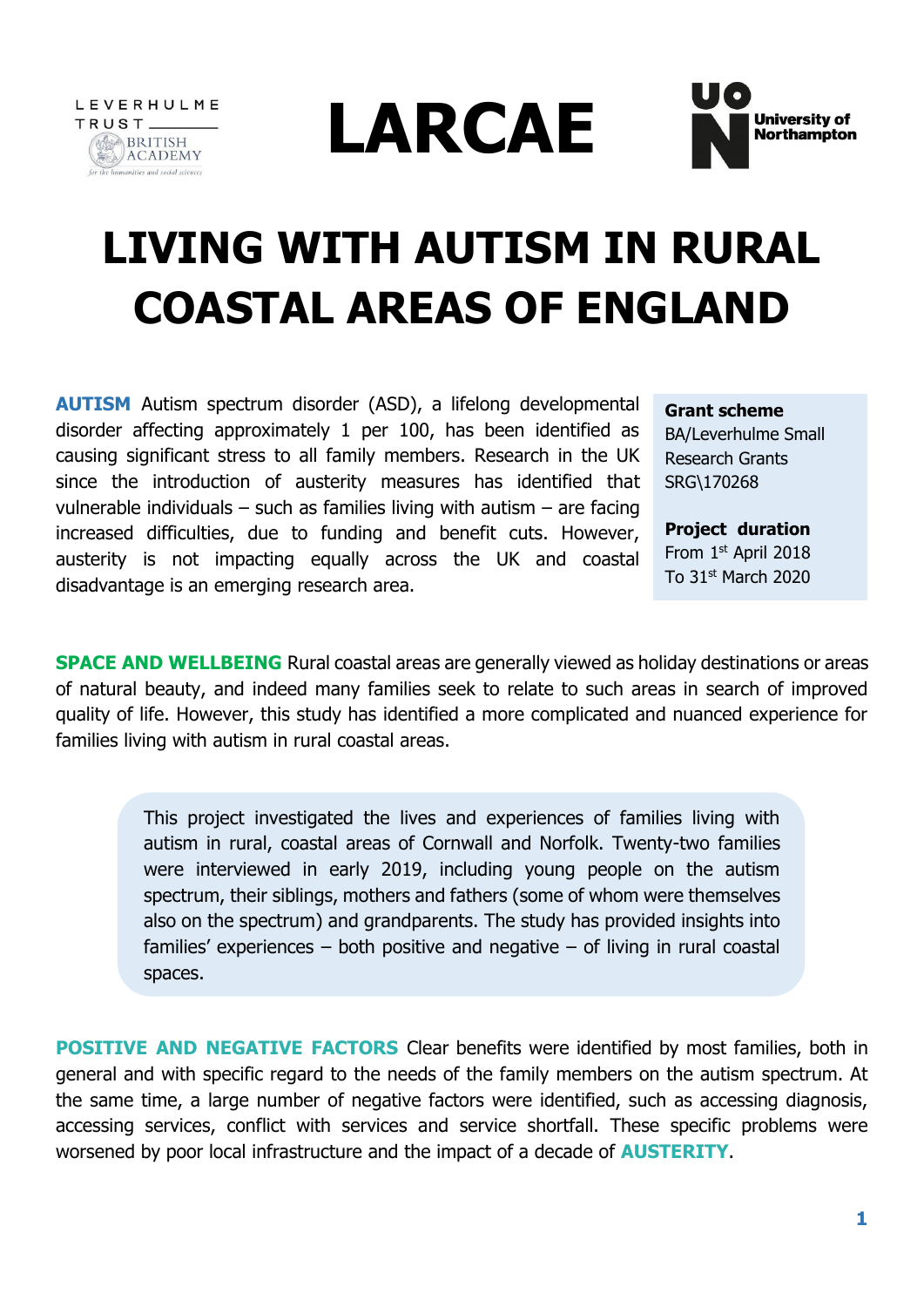This study has specifically increased our knowledge and understanding of the experience of families living with autism in rural coastal areas. The experience of such families has received little or no attention from researchers globally. While there has been some previous research investigating autism and disability within rural contexts outside the UK, the potential impact of coastal factors has been neglected. As such, it contributes to our understanding of those living 'on the edge' – both with regard to physical location and with regard to **SOCIETAL MARGINALISATION**.

This study was undertaken to address an identified shortfall in research to explore the lived experiences of families living with autism in rural coastal communities in England, to gain insights into family members' perceptions and attitudes, and to identify emerging themes and trends. A qualitative methodology was utilised to address the following **RESEARCH QUESTIONS:**

- What are families' experiences of living with autism in rural coastal communities?
- What are the challenges, barriers and benefits experienced?
- What are families' experience of informal and formal support?
- What is the perceived impact of living with autism in a rural coastal community during a period of austerity?

**CORNWALL AND NORFOLK** Using the Social Mobility Foundation and Government Statistical Service definitions of coastal and rural communities and taking account of the scope of the extant literature, two under-researched and comparable rural coastal areas of England were identified as research sites: Cornwall in the south-west and Norfolk in the east. Cornwall comprises one local authority: all rural areas within Cornwall were included in the recruitment for the study. Within Norfolk, two local authorities were included: Kings' Lynn/West Norfolk and North Norfolk.

**INTERVIEWS** Three semi-structured interview schedules (for parents, siblings and children/young people with autism) were developed. Questions were open-ended, and interviewers used appropriate prompts/probes. Where children on the spectrum were interviewed, preliminary contact was made with families to identify any adaptations or supports required to facilitate participation. All tools were trialled and piloted with families within a different local authority before use in the field. Interviews in Cornwall were undertaken at the end of January 2019. Interviews in Norfolk were undertaken during February and March 2019.

**PARTICIPANTS** Interviews were carried out by the grant recipient and a co-researcher with mothers, fathers, siblings (as appropriate within the individual family context) and, where possible, the child/young person(s) with autism. Access to families was negotiated via local National Autistic Society groups: NAS Cornwall and NAS West Norfolk. Twenty-two families were recruited to the study in autumn 2018: nine from Cornwall (24 individuals) and thirteen from Norfolk (25 individuals) were recruited to the study in autumn 2018. In total, 35 semi-structured interviews were carried out with 49 participants. Participants comprised: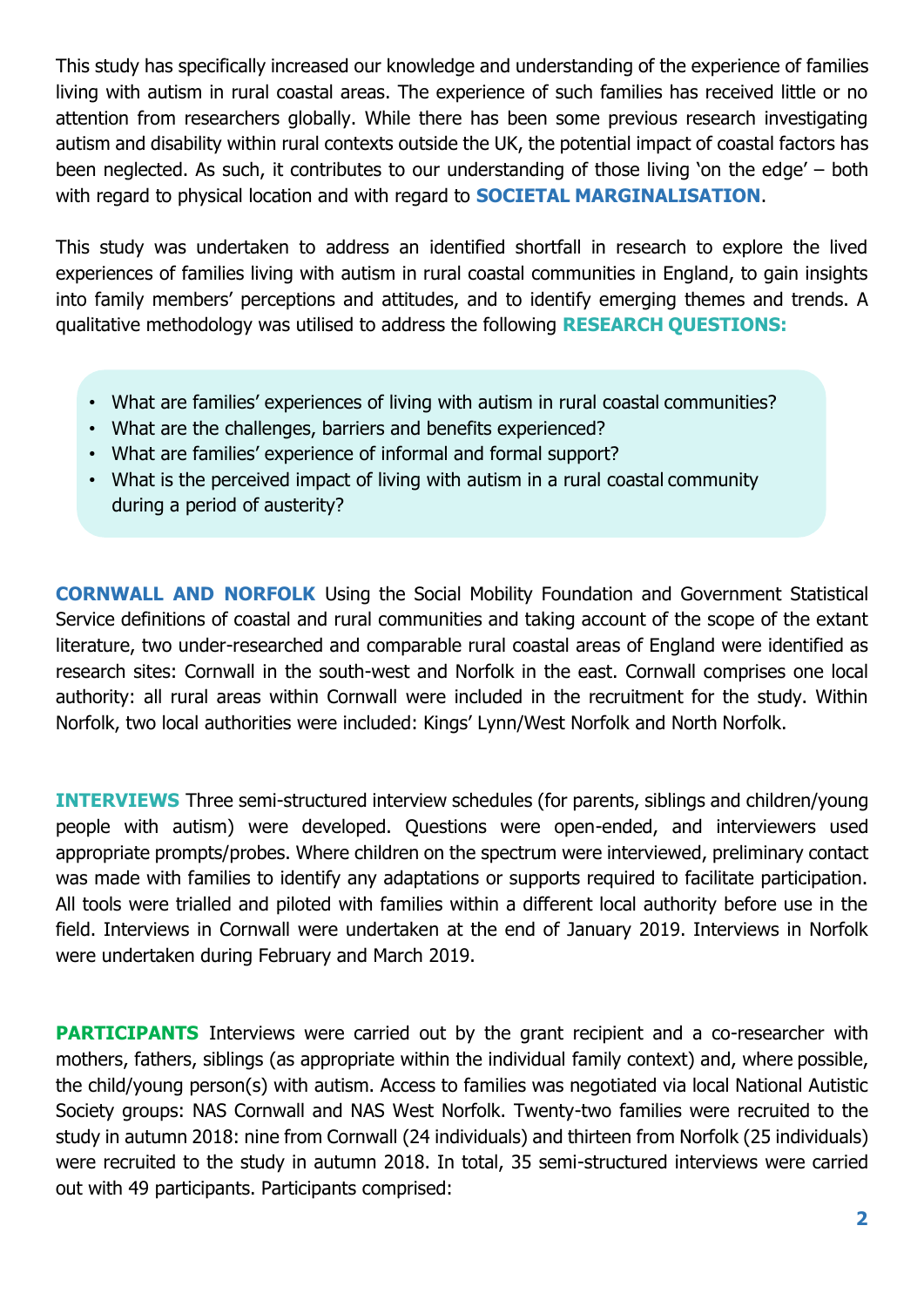- young people on the spectrum, aged  $9-22$  (n=11)
- their neurotypical siblings, aged  $5-15$  (n=5)
- mothers, aged 25 and over  $(n=21, 4$  of whom are on the autism spectrum)
- fathers ( $n=10$ , 2 of whom are on the autism spectrum)
- grandparents  $(n=2)$ .

**BENEFITS AND CHALLENGES** A number of perceived benefits were identified as associated with living in a rural coastal space. These included the location, the sense of community and the sense of 'going back in time' as a positive experience. However, at the same time, perceived barriers and challenges were also identified: some of these were associated with negative aspects of the location, the experience of stigma and intersectionality in relation to autism and rural coastal spaces.

**SPACE** This research has focused on the intersecting impacts of rurality, coastality and disability to provide a novel and more nuanced understanding of such families' experiences. As such, it contributes to our understanding of those living 'on the edge' – both with regard to physical location and with regard to societal marginalisation. Families living with autism in coastal rural areas of England identified benefits such as opportunities for outdoor living, physical exercise and access to beaches and green spaces. The openness of the physical space is especially important given the sensory sensitivities associated with autism which



may lead to anxiety or feelings of being overwhelmed in crowded urban environments. Many families made a conscious choice to move to a rural coastal area for these reasons. As well as the potential benefits to physical and mental health, rural coastal areas outside popular holiday/second-home destinations can offer opportunities for families to live in larger houses with gardens than they might elsewhere, which again provided them with space required due to the autism-specific needs of their family members.

 "Surfing, fresh air… when I go up country sometimes I can hardly breathe." "Lovely, it's absolutely lovely… It's <sup>a</sup> lot safer here. Before, if he got out the door – he's <sup>a</sup> runner and he'd run and round here you've got the odd car which comes down, but he seems to be a lot calmer round here as well because it's quiet…"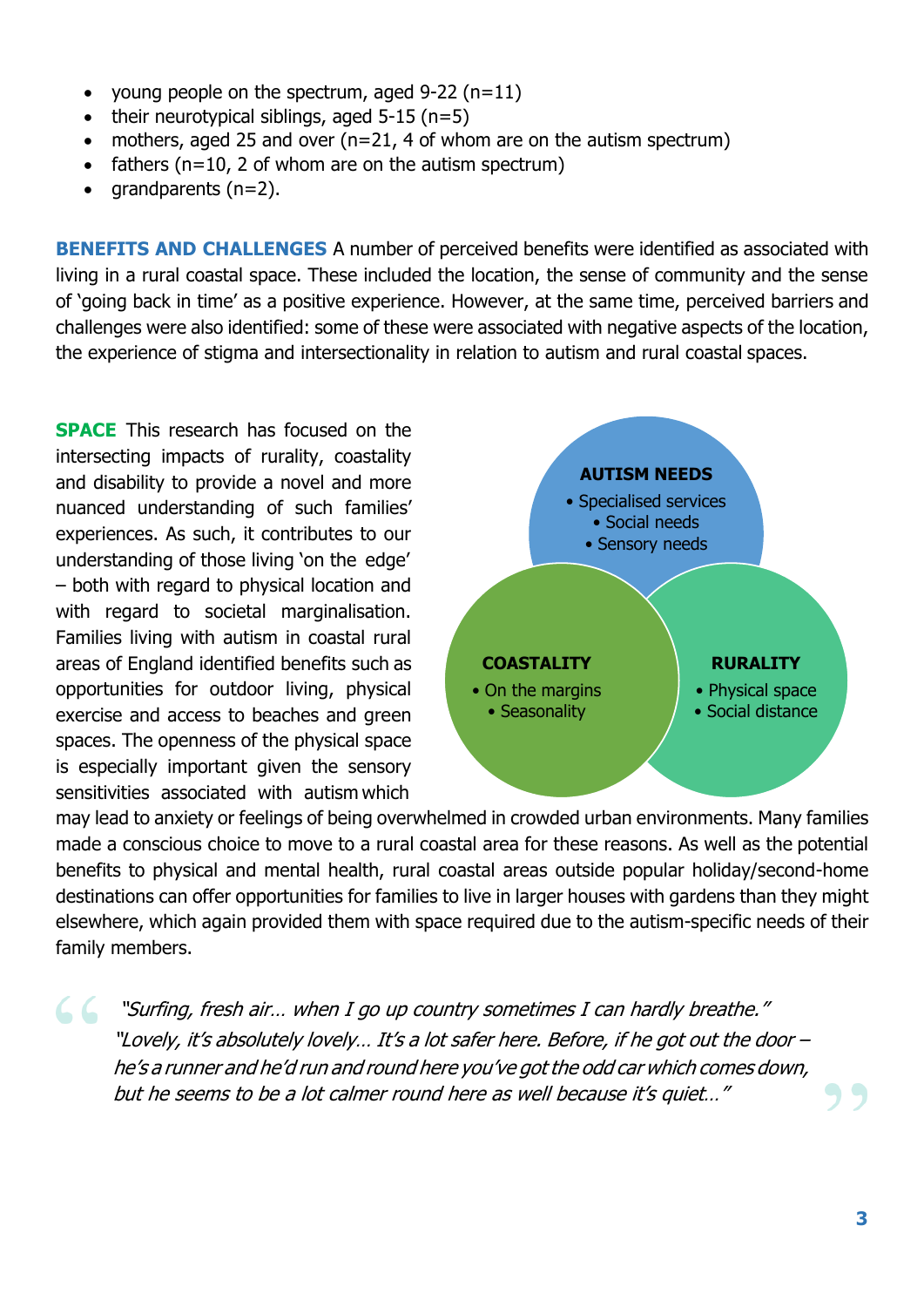**COMMUNITY** Some families reported a positive sense of community in the small place where they lived. Reduced anonymity provided feelings of safety for their child with autism and where families felt accepted this reduced family stress and provided children with naturalistic opportunities for social learning. However, the rural coastal location also presented families with challenges. Physical isolation meant that families are far away from services which is particularly important in autism where there is an elevated need for professional support. Infrastructural issues, e.g. infrequent public transport and summer congestion impact significantly on characteristic autistic difficulties with transition and change. Moreover, the popularity of coastal areas as holiday destinations for UK citizens from large urban areas, as well as the agricultural activity associated with rural areas has led to an influx of British and foreign in-comers with a negative impact on the availability and affordability of housing for local residents and their young adult children. Social housing in particular was identified as an area of shortfall.

**FORMAL SUPPORT SERVICES** Families' experience of formal support services – health, education and social care – were in general rather more negative than positive. Though individual teachers or doctors were often identified as supportive and as making a real difference, the main themes running through family narratives were of conflict (both to initially access services and/or with service providers), lack of understanding, stigma and exclusion. Barriers and challenges were both systemic (such as eligibility criteria) and individual (staff knowledge, skills and expertise); and again, locational factors were identified, relating to e.g. where schools were situated, high staff turnover.

 "We had a letter over the weekend advising us that the psychiatrist has left the service. So this will be the sixth psychiatrist in <sup>a</sup> year to have left CAMHS."

"We had Social Workers that they kept changing – I think I've had four social workers in total and only met two of them, they kept swapping."

- Difficulties engaging services, accessing the diagnostic process and post-diagnostic support
- Lack of professionals
- Reactive services
- Out-of-date knowledge, lack of autism awareness
- Lack of funding
- High staff turnover

- **Exclusion**
- Negative impact of school on child
- Lack of provision
- Lack of skills and understanding
- Conflict between parents and services
- High staff turnover

# **HEALTH CARE EDUCATION SOCIAL SERVICES**

- Fear / stigma
- Reactive rather proactive (seen as punishment rather than support)
- Service shortfall respite care, adult services
- Shortage of staff
- Eligibility criteria "disability"/"high needs"/labels

Access to specialist services in sparsely populated rural areas is inevitably more difficult than in more populous urban areas, and this was a major issue for families in these rural coastal locations. However, concerns did not simply have to do with waiting times or frequency of appointments,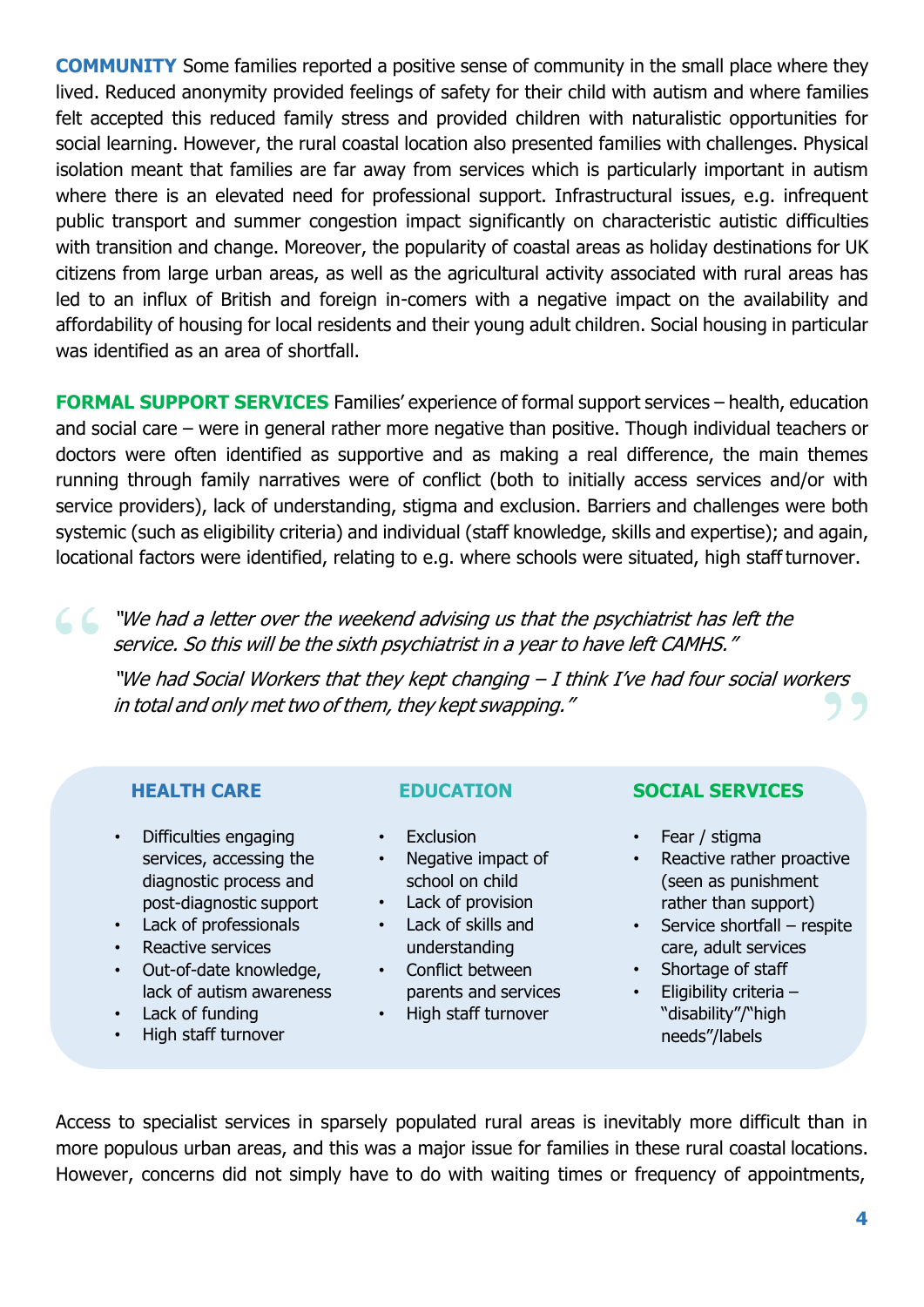though these issues were problematic; and accessing diagnostic services was a particular area of difficulty. Staff skill, knowledge and expertise were found wanting, with families reporting a lack of autism awareness and 'up to date' knowledge. This in turn led to services failing to meet children and families' needs, often leading to conflict and exclusion. Services were described as reactive and understaffed, with high turnover and a significant shortfall was identified in areas such as short breaks (respite care), mental health and therapy services. Families whose children who did not fit into existing models of service provision (e.g. more able children on the autism spectrum, or those with multiple difficulties) faced most significant **DIFFICULTIES AND EXCLUSION**.

 "It has been <sup>a</sup> case all along of me shouting very, very loudly and being constantly on the phone and complaining at every stage."

"The experience of having the EHCP done was pretty terrible. They came and did an interview with my wife when our son was there was there and then the plan they wrote was barely reflective of what he was like.It was extremely negative…there was nothing in there that focused on anything that he could do."

**INFORMAL SUPPORT** Shortfall in formal support was to an extent mitigated by informal support. For some participants in the study, extended family, charities, support groups and churches played an important role. Other families did not or could not access such sources of support and were effectively isolated within their community, hardly ever moving beyond the confines of their house. For such families there was a stark contrast between the ideal of living in a rural coastal space and their daily lived experience.

"Granny is really good. She will come and babysit so if H has got a hospital appointment, I don't have to take G because he just causes chaos and it's just awful."

"I don't get any support off my own family…every time I try to go up they constantly rant and shout at my son and, 'Oh, he's just being naughty', and 'Stop making those noises', and then he has <sup>a</sup> meltdown."

Informal support was provided by **FAMILIES**, and to a lesser extent, by friends and neighbours. While some families received a high level of support from their wider families, others received little or no support beyond the nuclear family. The gendered nature of childcare in autism was a key theme, with many mothers being sole parents and others identifying that they received little or no support from their husbands (some of whom were themselves autistic). Charities, disability groups and churches performed an important role for families, though locational factors such as poor infrastructure and transport services impacted on accessibility.

**IMPACT OF AUSTERITY** Finally, the impact of austerity was perceived as marked by respondents from both research sites. Provision across both formal and informal service providers was seen as deteriorating and shrinking. Schools, specialist services, clubs and support groups were closing; eligibility criteria were becoming more exclusionary; waiting times were increasing; and professionals' caseloads and 'patch' sizes were increasing. At the same time infrastructure in terms

99